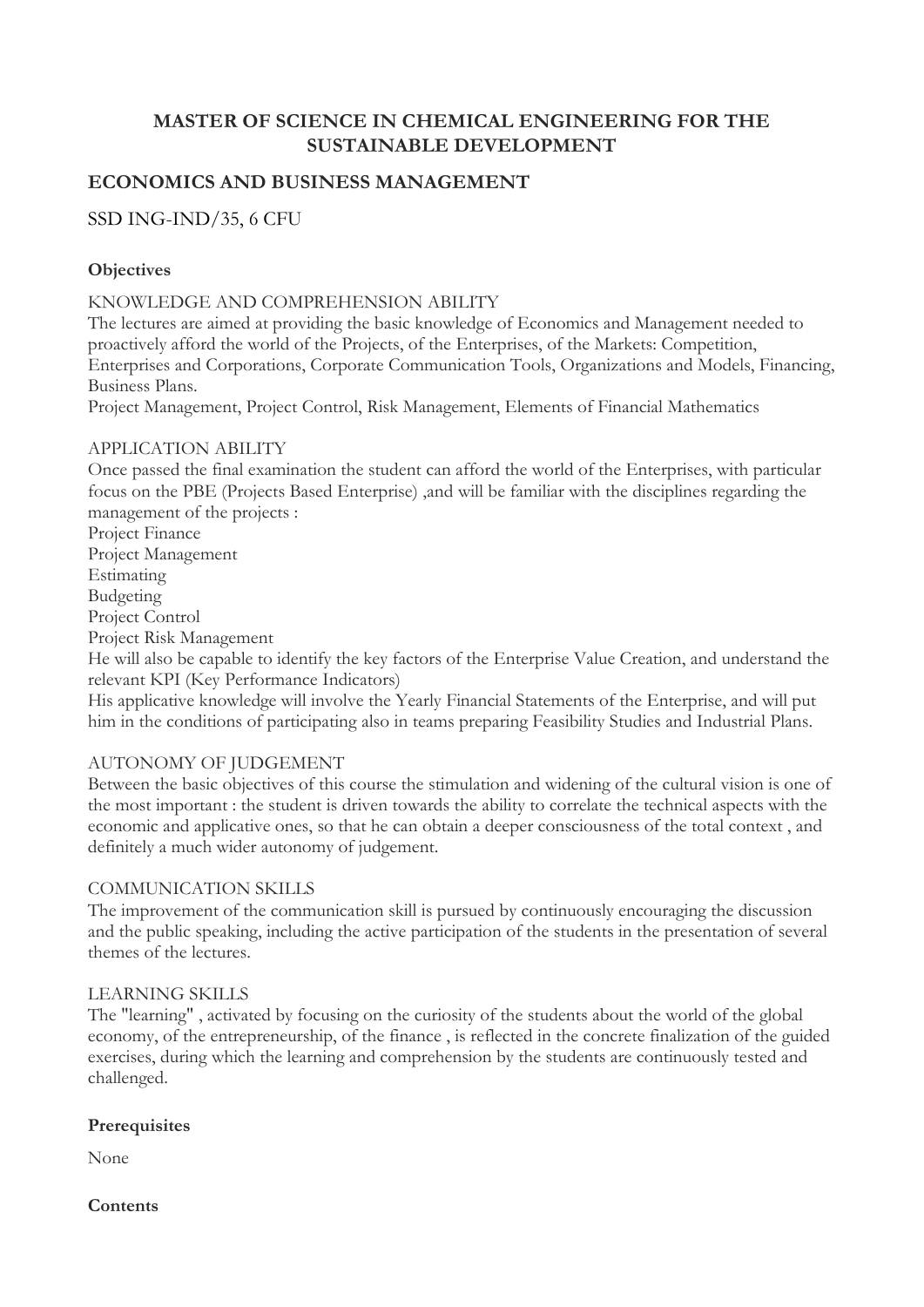The Companies:

-Enterprises, Market, Economic Balance, Industrial Comapnies: "project based" Company; Stakeholders and tools of communication; Shareholders; Governance. Organization Principles and models.

-Elements of Financial Mathematics.

-Enterprise analysis: processes, products, market, organization; economic and financial analysis. Evaluation of enterprises: economic criteria, comparative criteria, financial criteria.

-Start up and Spin off . Acquisition, Merger and Demerger.

-Responsibility of the enterprises. Ethical code, Monitoring Authority, Social Responsibility. Sustainability.

-Structures of financing for projects and enterprises. Project Financing.

-Business plan.

-International competition. National and International Contracting. Structures of the contracts. Risks, mitigations and recourse ( guarantees ). Partnership between companies. Disputes.

The Projects:

-Overview and basic concepts.

-Risk analysis/assessment and risk management.

-Project Management. Project Control. Construction Management. Crisis Management.

-Preliminary evaluations, "information memorandum", evaluation criteria for the cost of the projects, cost of materials, cost of construction, cost of products and utilities, cost of services, amortization, cash flow analysis, selection criteria. Planning and Scheduling.

The Chemical Engineer:

-Main characteristics of the industrial scenarios, professional courses. "Experts" and "Managers". The team work.

-Case study: analytic evaluation of the cost of a chemical or petrochemical establishment.

## **Teaching Methods**

As approved by the Academic Senate (8 July 2015, n. 193), the lectures will be in english language. Lectures about the topics of the course and tutorials showing their applications (in particular, about the methods for estimating the cost of a Process Plant).

Notes and slides will be published on the dedicated section of the e-learning platform.

## **Verification of learning**

The learning will be assessed via a written test followed by a discussion. The written test, for an overall length of about 2 hours, is represented by a "multiple answer quiz", with 10 questions, out of which at least one is an economic/financial problem referred to an industrial context. For every subject correctly answered the score is equal to 2/30.

The oral test, for an overall length of about 30' involves 2 questions referred to the course program, out of which one is chosen by the student. For every subject discussed in exhaustive terms a maximum score of 5/30 will be granted.

The final vote of the exam, expressed as a grade of out of 30, is represented by the total of the grade of the written test and of the oral one. An exam is deemed to be passed successfully if the final grade is equal to or higher than 18/30.

In the event of a full grade (30/30) the student will have the opportunity to try to grant honors (lode) through the discussion of an additional subject.

The result of the exam will be duly registered on both a paper and an electronic record-book.